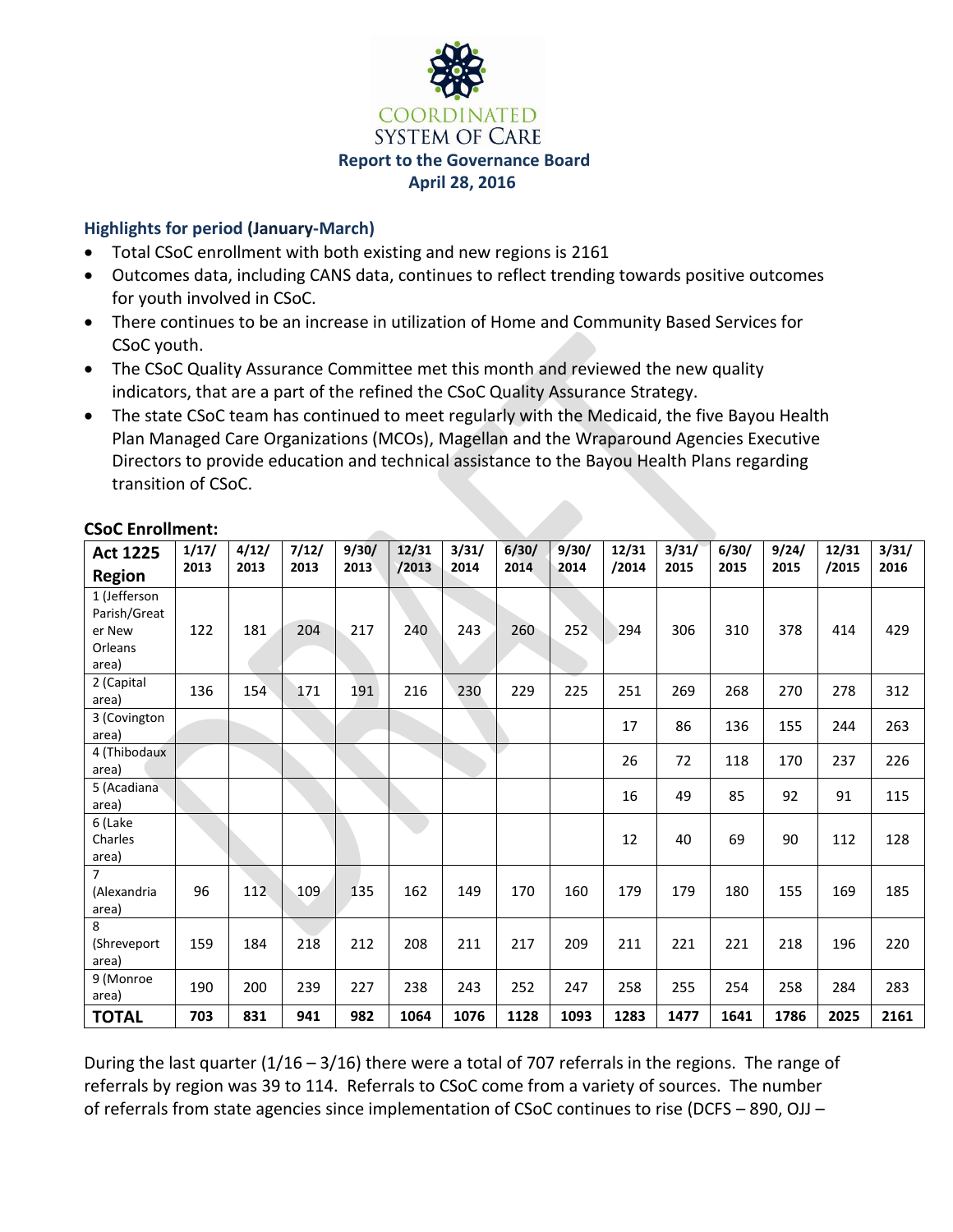744, and schools – 949). However, the majority of referrals have come from other sources including caregivers, hospitals, Licensed Mental Health Professionals and other Juvenile Entities.

Per request from Board members, the table below reflects referrals by region over the last seven quarters. This table will continue to be included in the CSoC Director's Report.

| <b>Act 1225</b><br><b>Region</b>                              | 9/30/<br>2014 | 12/31/<br>2014 | 3/31/<br>2015 | 6/30/<br>2015 | 9/24/<br>2015 | 12/31<br>/2015 | 3/31/<br>2016 |
|---------------------------------------------------------------|---------------|----------------|---------------|---------------|---------------|----------------|---------------|
| 1 (Jefferson<br>Parish/Greater<br><b>New Orleans</b><br>area) | 118           | 144            | 120           | 107           | 226           | 140            | 82            |
| 2 (Capital<br>area)                                           | 121           | 148            | 136           | 136           | 95            | 155            | 113           |
| 3 (Covington<br>area)                                         |               | 63             | 113           | 116           | 104           | 181            | 94            |
| 4 (Thibodaux<br>area)                                         |               | 38             | 75            | 72            | 82            | 107            | 39            |
| 5 (Acadiana<br>area)                                          |               | 38             | 94            | 89            | 100           | 69             | 64            |
| 6 (Lake Charles<br>area)                                      |               | 32             | 49            | 63            | 60            | 70             | 52            |
| 7 (Alexandria<br>area)                                        | 48            | 80             | 70            | 89            | 59            | 85             | 81            |
| 8 (Shreveport<br>area)                                        | 94            | 132            | 90            | 97            | 72            | 90             | 114           |
| 9 (Monroe<br>area)                                            | 65            | 56             | 44            | 69            | 63            | 89             | 68            |
| <b>TOTAL</b>                                                  | 446           | 731            | 791           | 838           | 861           | 983            | 707           |

**CSoC Referrals by Quarter** 

The majority of children/youth enrolled in CSoC are male (1,322 or 64%). African-American is the predominant race of these young people representing 1,231 (60%). The age group with the highest enrollment is 13-16 years old (818 or 40%). Additional demographic detail is provided in Appendix B.

#### **Wraparound Agency (WAA) update:**

The state CSoC liaisons continue to provide technical assistance to their assigned wraparound regions as needed. In addition, the State and Magellan CSoC teams conduct twice monthly calls with each of the WAAs for information sharing and troubleshooting. In this quarter the OBH CSoC liaisons have focused on collecting information from the WAAs to inform the ongoing discussion of integration of CSoC into the Bayou Health plans. In addition to their role of liaison, the state CSoC team has been actively involved in creating and monitoring the CSoC quality improvement strategy as well as monitoring for compliance to waiver assurances, and contract deliverables. The Magellan CSoC team continues to work with the WAAs to ensure all documentation is submitted within the required timelines to support the eligibility of each child/youth enrolled in CSoC.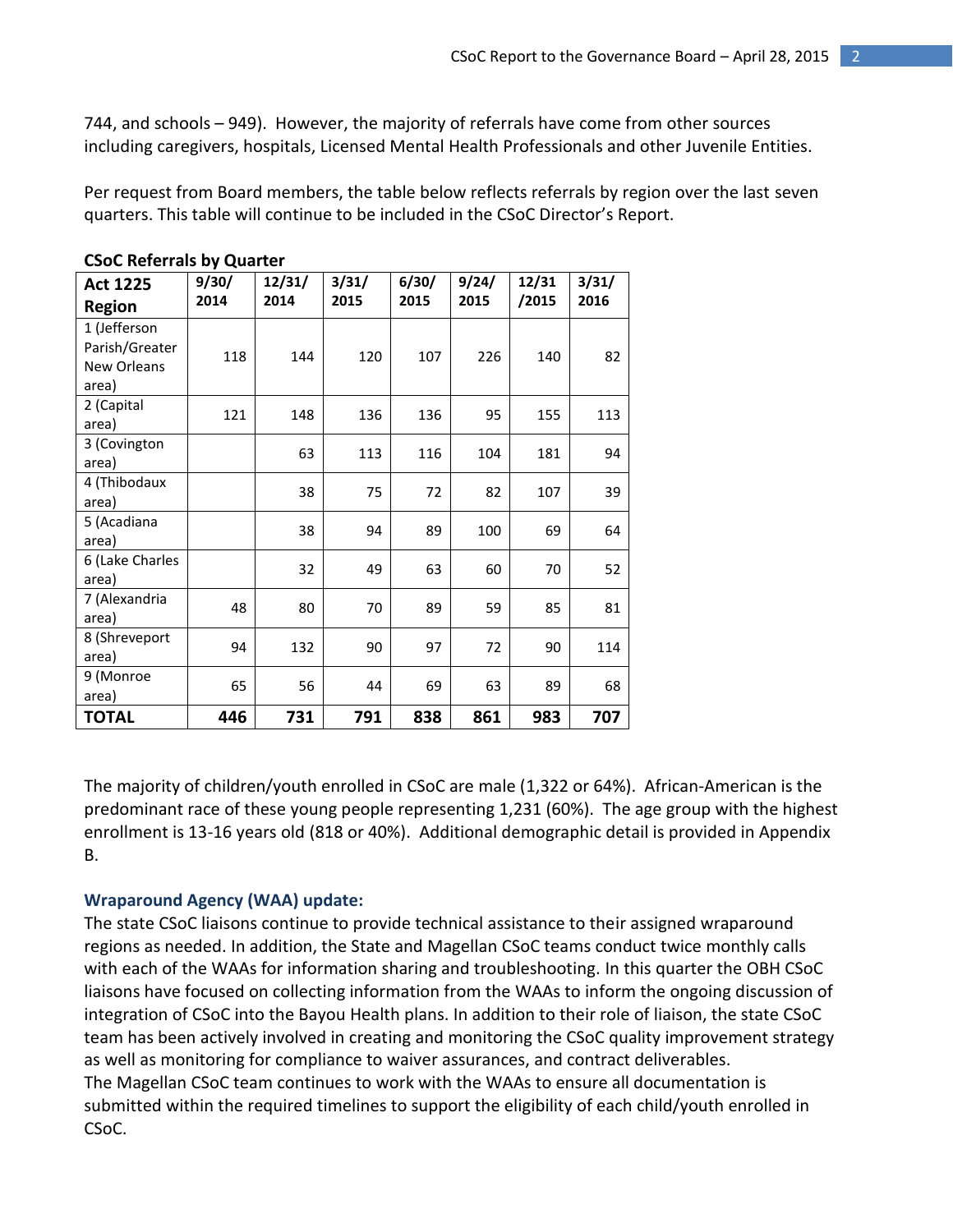#### **Transition to Bayou Health**:

In this past quarter, the state CSoC team has worked with Medicaid and the OBH Executive Management Team and Magellan to implement the new CSoC contract with Magellan. To the fullest extent possible, the CSoC team continues to keep the wraparound agencies informed of transition decisions and activities. The state and Magellan CSoC teams continue to use the standing WAA affinity calls as a forum for troubleshooting, exchange of information and updates.

The state CSoC Team continues to meet regularly with Medicaid, OBH Executive leadership, the five Bayou Health Plan Managed Care Organizations (MCO), and Magellan to support the MCOs as they assumed their role as first-line screeners for wraparound eligibility. The Wraparound Executive leadership has also participated in these meetings as appropriate. OBH has facilitated thoughtful walkthroughs of workflow processes to ensure referrals will be completed efficiently. These meetings have resulted in the refinement of the CSoC referral workflow and eligibility process. This group has worked to ensure information, tools, and processes are maintained and transferred appropriately to ensure that youth and their families, as well as providers participating in CSoC, experience the shift of management in a seamless manner with no lapses in services or support.

In the upcoming quarter, OBH will conduct trainings with MCO member services and care management staff, as requested, to help them to acquire a broad understanding of the benefit wraparound affords to families as well as the unique nature of wraparound; the value of wraparound to the Bayou Health Plans and to child-serving state agencies; and how to complete their role in the wraparound referral process. A full list of documents that have been created for and shared in the meetings with the MCOs can be found at: [http://csoc.la.gov/index.cfm/page/2222.](http://csoc.la.gov/index.cfm/page/2222)

#### **Statewide Coordinating Council**

The SCC participation has seen a decline recently, and individual outreach efforts are beginning to see what can be done to make participation more meaningful for SCC members. Additionally, the Family Lead is working with the FSO to identify current and previous CSoC parents and youth for participation in the SCC.

#### **Family Support Organization update**

The OBH Family Lead regularly meets with FSO leadership to address growing enrollment, service provision and staff training needs. The FSO continues to focus its energy on staffing and service provision, in addition to growing local and national partnerships that ultimately improve service provision in Louisiana.

FSO Milestones/Highlights

- FSO staff across the state have participated in Mental Health First Aid training provided by Magellan
- The FSO hosted the grand opening of its Baton Rouge Life Skills Center on April 2, 2016. Mayor President Kip Holden attended, declaring it "Ekhaya Youth Project Day" in Baton Rouge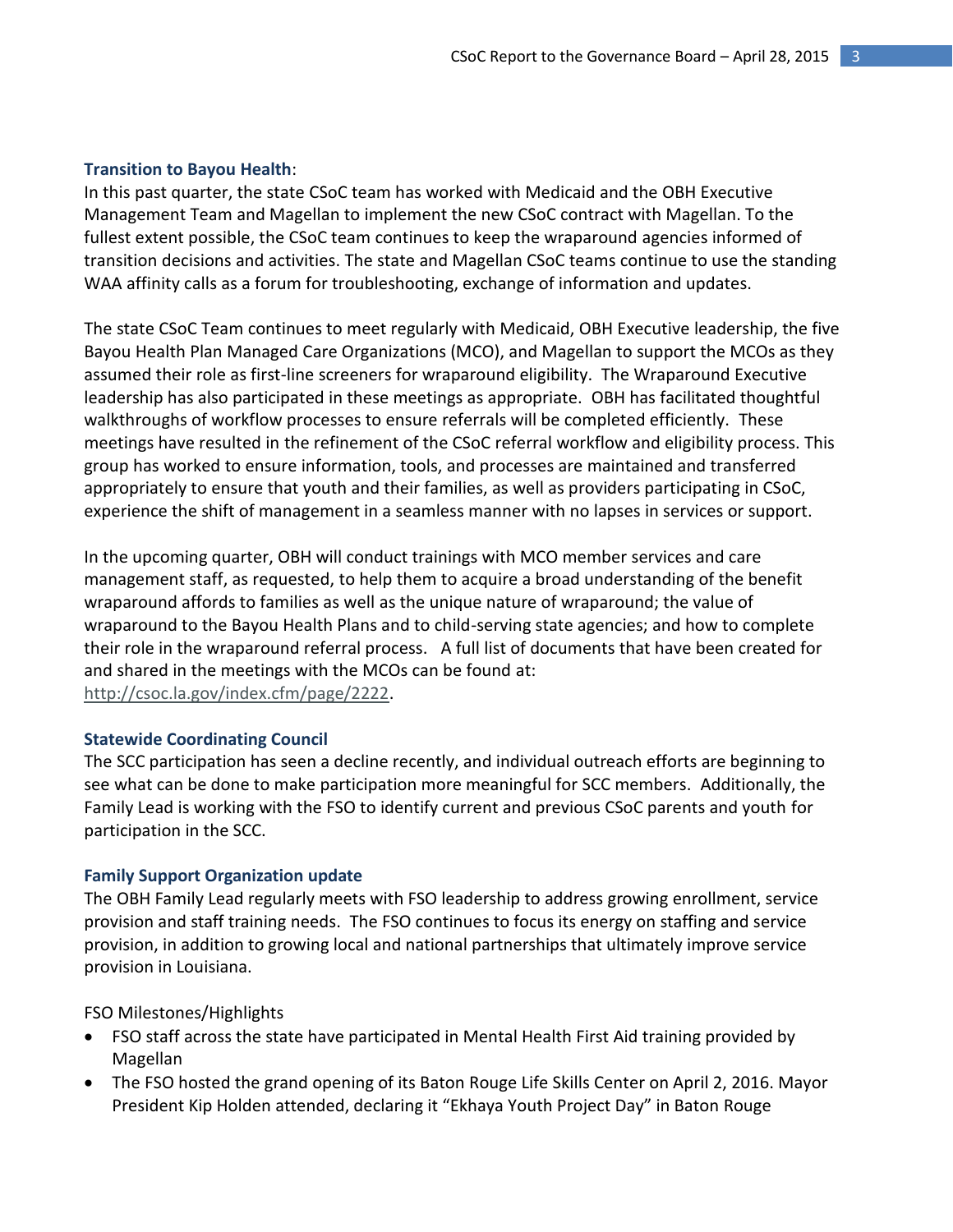- $\circ$  Introduction to Wraparound: 1-day overview introducing the process and values as practices from The FSO now has internal capacity to train its staff, on-demand, with materials designed by, and with oversight the parent and youth peer perspective. (Trainthe-trainer completed in late 2015.)
- o Functional Behavioral Approach: a 2-day interactive, intervention-focused training on the building relationship; the connection between stress and big behaviors; managing/decreasing stress and maximizing learning; and reframing. (Train-the-trainer completed in April 2016.)
- Join the FSO on Thursday, May 5, as busloads of CSoC youth and parents from across the state converge on Baton Rouge for "Youth Day at the Capitol 2016!" This annual event gives youth and families an opportunity to share their voices as consumers and advocates of behavioral health services.

Based upon a review of data for the previous quarter:

- Unduplicated youth served each month with one or both FSO services: January: 1,470 (72%); February: 1,660 (80%); March: 1,819 (86%)
- Support Staff members at end of the quarter: 372
- Billed units continue to increase

The following graph demonstrates FSO service provision since the implementation of CSoC. (The statewide FSO began providing services during April 2013.)



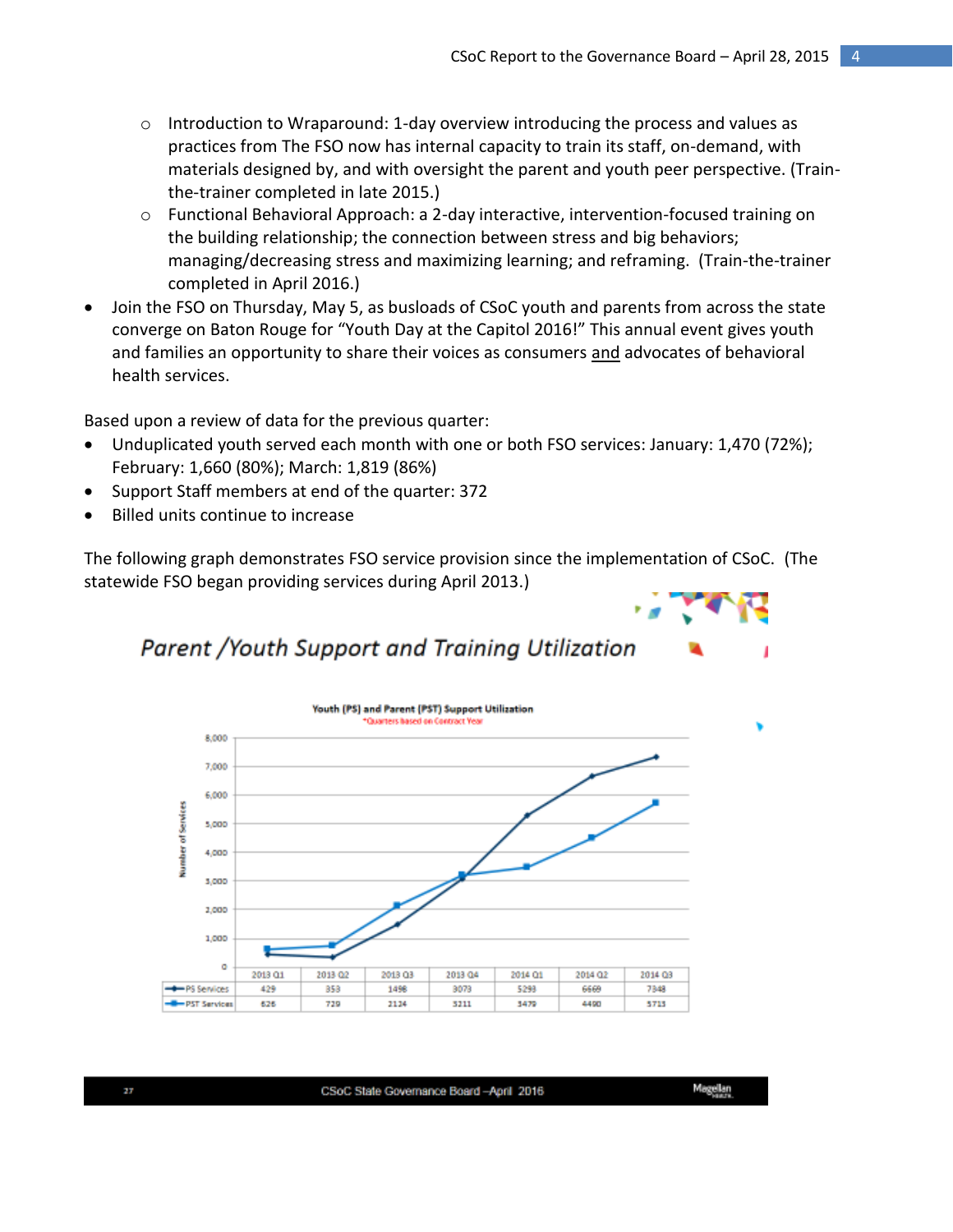#### **Technical Assistance and Training:**

As reported last year, with the conclusion of the contract with University of Maryland for wraparound training, the CSoC Director and Family Lead worked with the wraparound agencies' trainers and coaches to finalize a Louisiana version of the Introduction to Wraparound Training. This Louisiana version of the "Introduction to Wraparound" training is based off of the National Wraparound Initiatives standards and principles and has been influenced by the skills and knowledge the WAA trainers and coaches gained during their work with the University of Maryland National Trainer.

In addition to the Introduction to Wraparound training, the CSoC Director and CSoC Family Lead have worked with the wraparound agencies to design targeted Intermediate Training Modules that support high fidelity wraparound practice. These modules are for experienced facilitators, to assist in continued skill development. These trainings will begin being used by all WAA agencies in April 2016. They are:

- Engagement
- Strengths-Based Planning
- Crisis/Safety Planning
- Conducting Subsequent Child and Family Team Meetings
- Using the Phases Checklist to Promote High Fidelity Wraparound
- Quality Assurance/Outcomes-Based Data Tracking

#### **CSoC Finance and Audit Committee:**

This committee only meets on an 'as needed' basis. There was no meeting this past quarter.

#### **CSoC Quality Assurance (QA) Committee:**

Committee Chair, Cindy Guitrau will report to the Board during today's meeting.

#### **Provider Network:**

The number of providers for Independent Living/Skills Building has increased by 38 in this quarter, with a total of 170 enrolled providers. There are 7 Short Term Respite service providers. There are no Crisis Stabilization providers in any region at this time. Magellan continues to follow up with interested providers of the specialized CSoC services and guide them through the network process.

#### Crisis Stabilization (CS)

As discussed during a previous Board meeting, an amendment has been submitted, allowing for Crisis Stabilization to be moved to state plan services, creating a more sustainable business model for providers interested in providing this service, as well as greater access to all children and youth who can benefit from this most important service.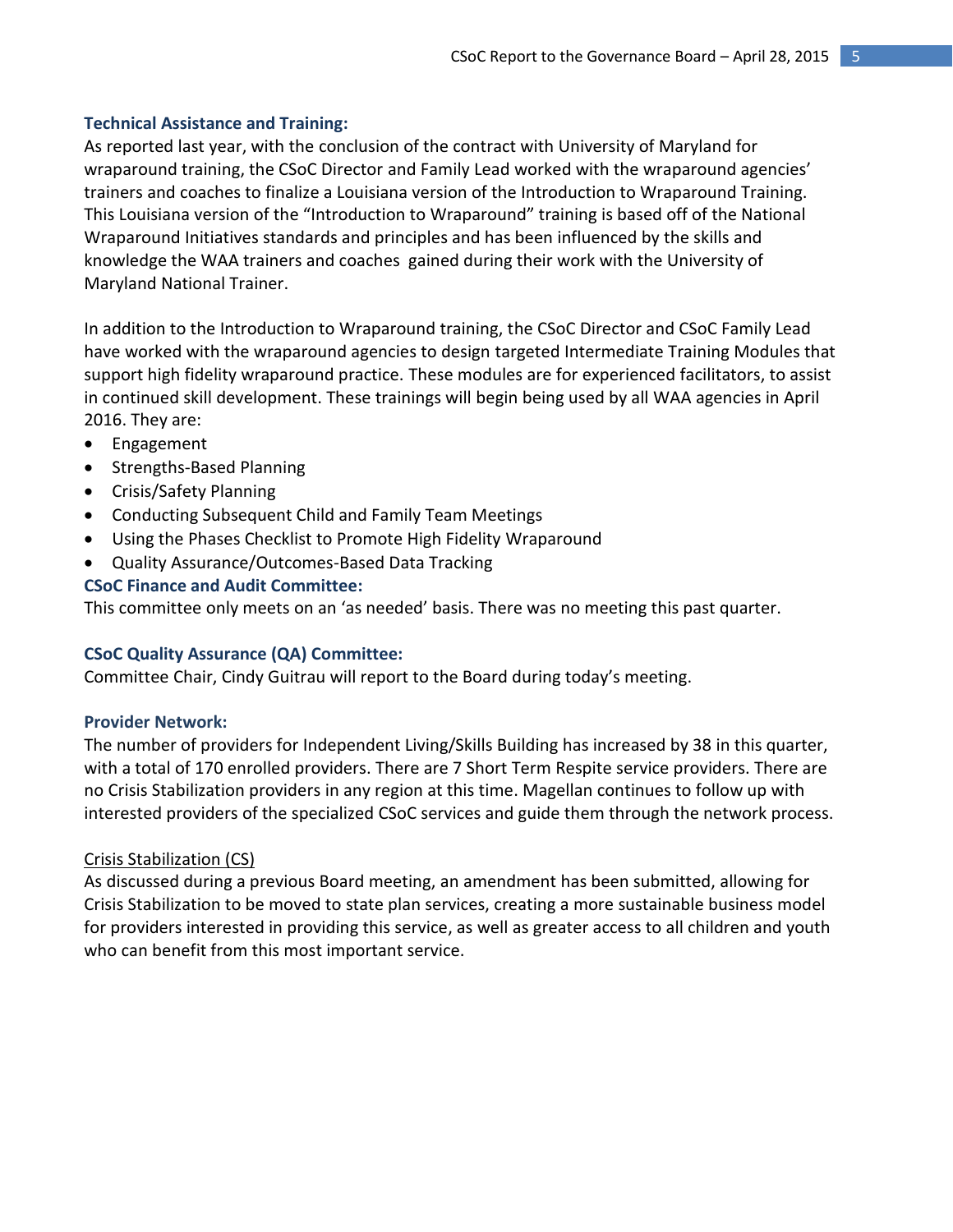CSoC Network Strategy Update:

- Network CSoC PRL continues to outreach providers 1:1 for technical support and education.
- Additional follow up continues with all contracted providers who are interested in adding CSoC services and guiding them through the network process.
- Ad-hoc agreements continue for interested CANS providers to help expedite member access to services.

#### **Trends in Children/Youth Outcomes Data:**

CSoC Children Inpatient Psychiatric Utilization:

Source: Magellan

- Percent of CSoC members (under 22) who were served in a psychiatric hospital during the quarter: 3.14%
- Average length of stay for CSoC members (under 22) in psychiatric hospitalization: 7.45 days

CSoC Inpatient Utilization: 90 days pre and post enrollment (Calendar Year 2015, Quarter 3): Source: DHH Claims Data Analysis

- Decrease in the number of CSoC members utilizing psychiatric hospitalization from pre-CSoC enrollment to post-CSoC enrollment (based on comparison of members served in inpatient hospital in the 3 months prior to CSoC enrollment to utilization in the 3 months post-CSoC discharge): 65%
- Decrease in the number of bed days used by CSoC members from pre-CSoC enrollment to post-CSoC enrollment (based on comparison of inpatient bed days in the 3 months prior to CSoC enrollment to utilization in the 3 months post-CSoC discharge): 53.4%

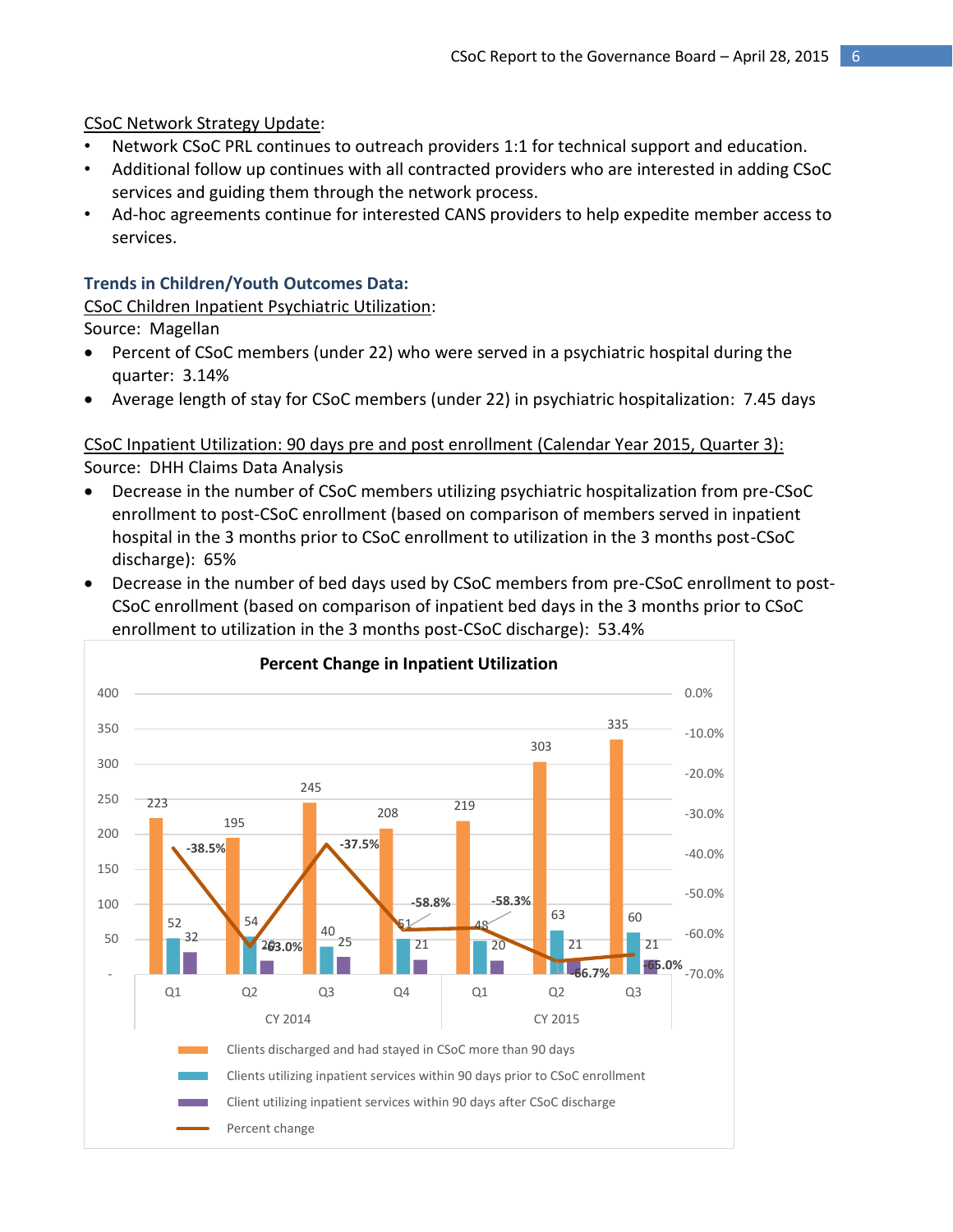## Percent Change in ER Visits (Calendar Year 2015, Quarter 3):

Source: DHH Claims Data Analysis

 Decrease in the number of CSoC members utilizing Psychiatric Emergency Room from pre-CSoC enrollment to post-CSoC enrollment (based on comparison of members presenting in a Psychiatric Emergency Room in the 3 months prior to CSoC enrollment to utilization in the 3 months post-CSoC discharge): 100%



#### CANS Outcomes Data

#### Source: Magellan

Outcomes Findings: This an analysis of the global CANS scores for youth beginning at initial intake and then at discharge.` Although this remains a small sample size of 87 youth, the results continue to be promising. The Global Score, which is a SUM of all items scores, was used in this analysis. The mean scores changed by 19.3 points, from a mean of 63.72 on the initial CANS to a mean of 44.42 on the discharge CANS. This is a very significant change, indicating over all improvement in youth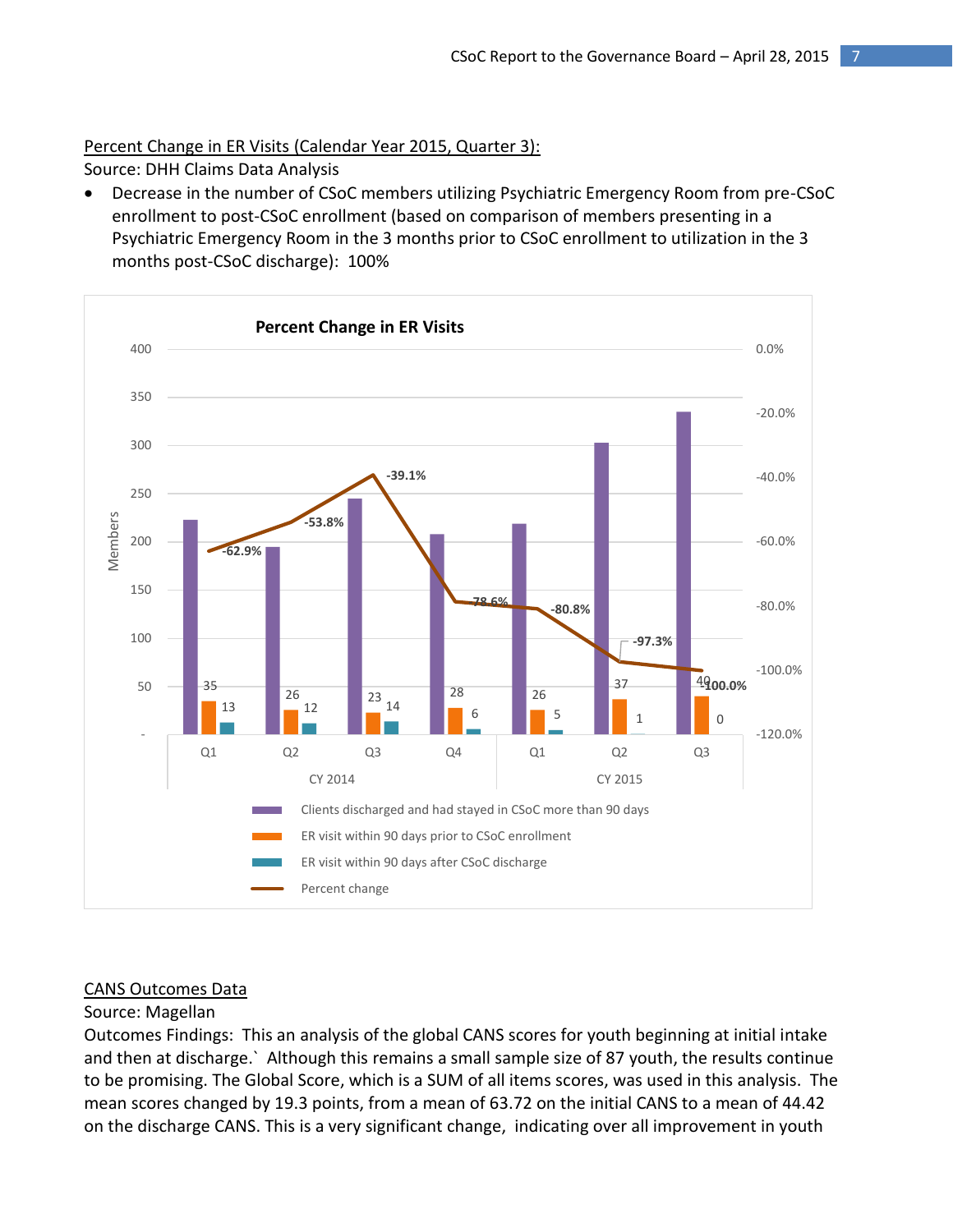functioning over the course of their enrollment in CSoC. The WAAs have continued to submit initial and discharge CANS electronically on all youth. In the up coming quarters, we anticipate the ability to report CANS outcomes on a greater number of discharged youth.



#### School Outcomes

#### Source: Magellan

There has been on-going concern regarding the reliability and accuracy of the reported school measures. After discussion with DOE leadership, it was agreed that the CANS school module which evaluates school functioning, should be regularly applied when children and youth initially enroll in CSoC, then every 180 days after enrollment and at discharge. This will offer a more consistent and objective picture of a youth's school functioning over time. In the future data on the CANS school module will be reported. (This is a new report. We are anticipating data for our next reporting period.)

Youth with an IEP:

Source: Magellan

 A review of the enrollment for this time period indicates that approximately 32.26% of the children/youth enrolled in CSoC had a current IEP meaning that they are receiving special education services in the school system.

## Home and Community Based Services

Source: Magellan

 There continues to be an increased use of Home and Community Based Services, one of the factors that contributes to children and youth being able to stay successfully in their homes and communities.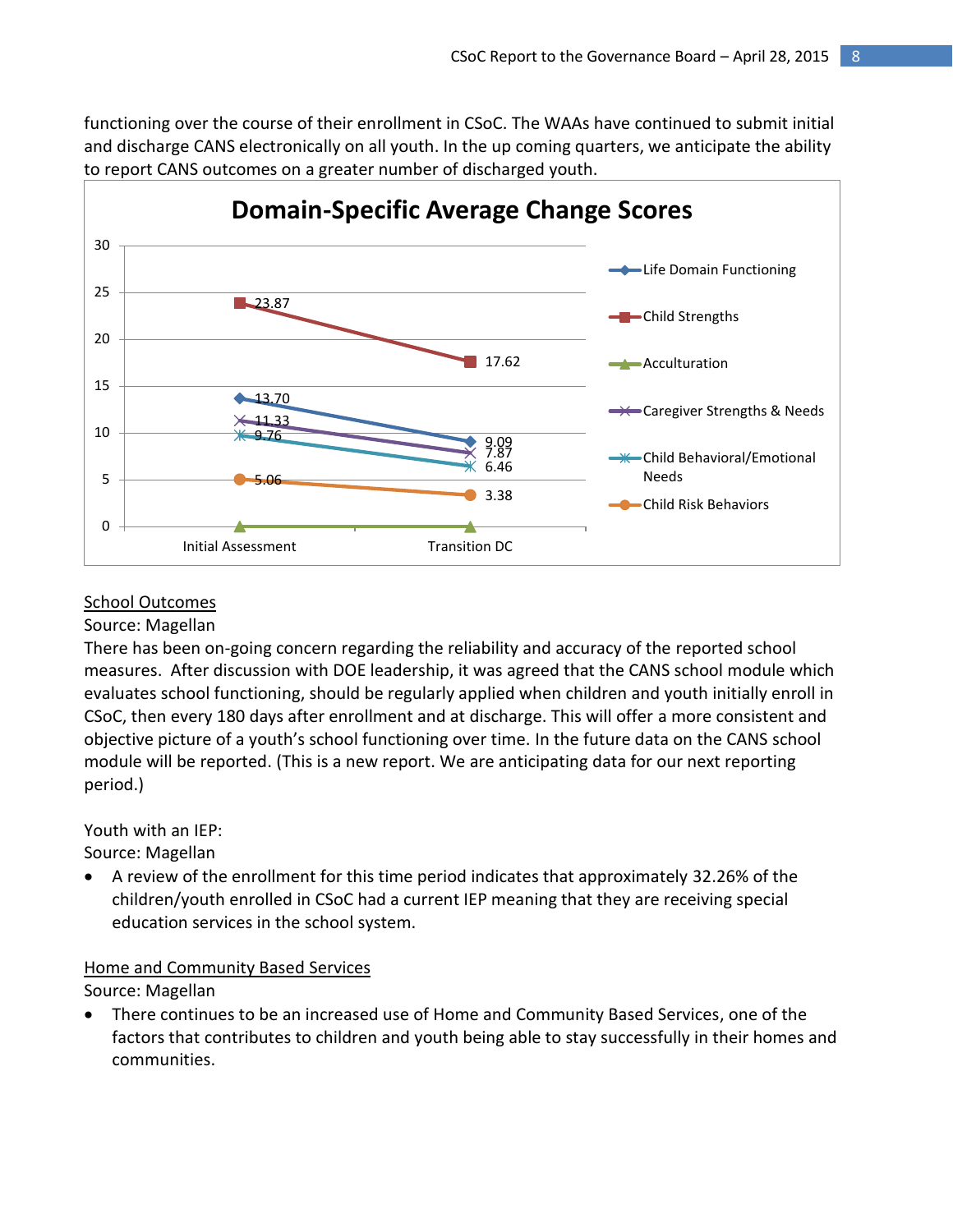Living Situation at Discharge from CSoC:

Source: Magellan

Percent of youth whose living situation at discharge from CSoC is a family home: 87.67%





25

CSoC State Governance Board-April 2016

Magellan<br>Saasa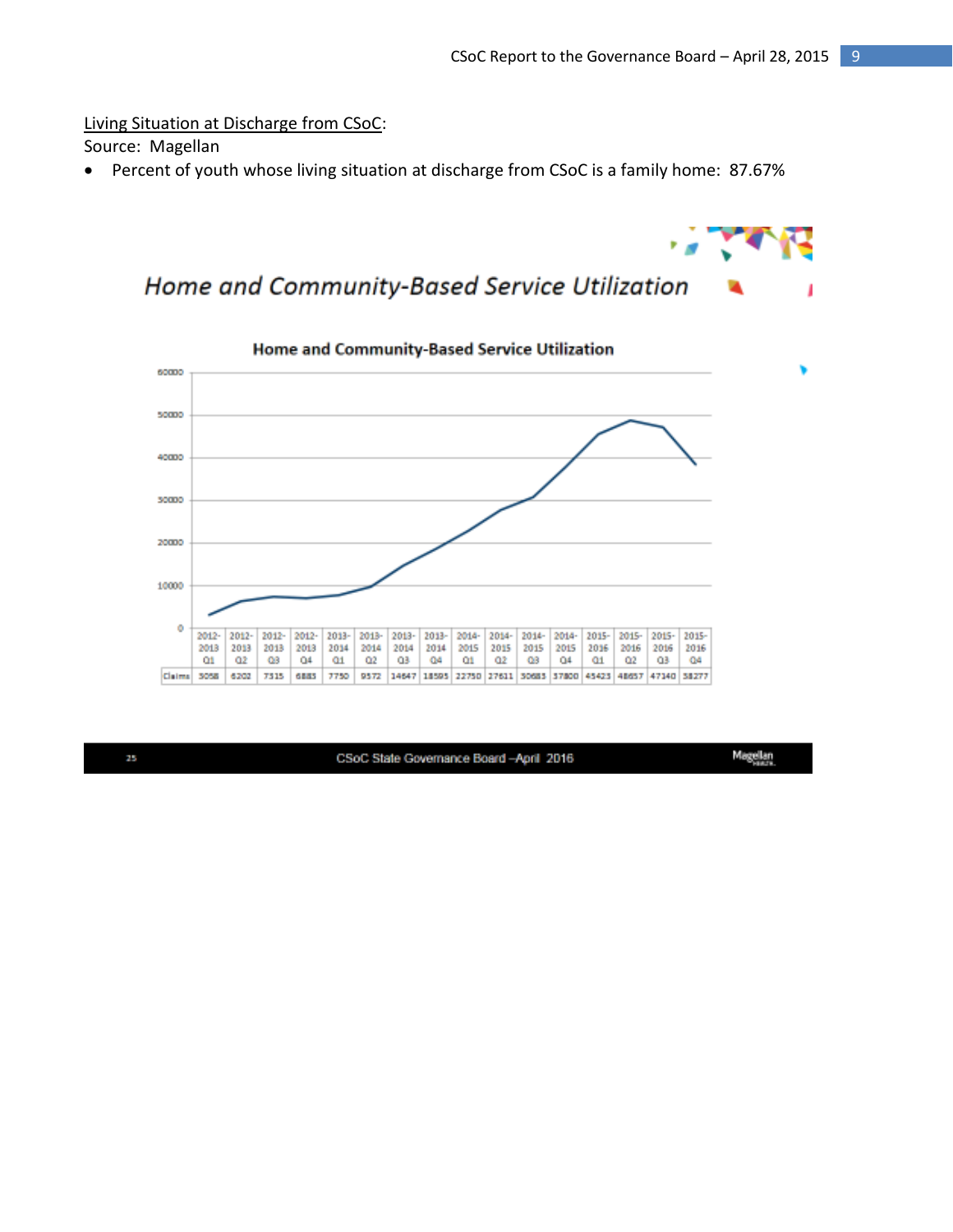## **Appendix A: Referral Data**

| <b>Member Referrals</b>           |          |         |               |  |
|-----------------------------------|----------|---------|---------------|--|
| <b>REGION</b>                     | 12/31/15 | 3/31/16 | <b>CHANGE</b> |  |
| Region 1 - Orleans/Jefferson area | 1678     | 1760    | 82            |  |
| Region 2 - Baton Rouge area       | 1884     | 1997    | 113           |  |
| Region 3 - Covington area         | 577      | 671     | 94            |  |
| Region 4 - Thibodaux area         | 374      | 413     | 39            |  |
| Region 5 - Lafayette area         | 390      | 454     | 64            |  |

CSoC State Governance Board-April 2016

Magellan

# Member Referrals

| <b>REGION</b>                | 12/31/15 | 3/31/16 | <b>CHANGE</b> |
|------------------------------|----------|---------|---------------|
| Region 6 - Lake Charles area | 274      | 326     | 52            |
| Region 7 - Alexandria area   | 1115     | 1196    | 81            |
| Region 8 - Shreveport area   | 1777     | 1891    | 114           |
| Region 9 - Monroe area       | 1207     | 1275    | 68            |
| <b>Total</b>                 | 9276     | 9983    | 707           |

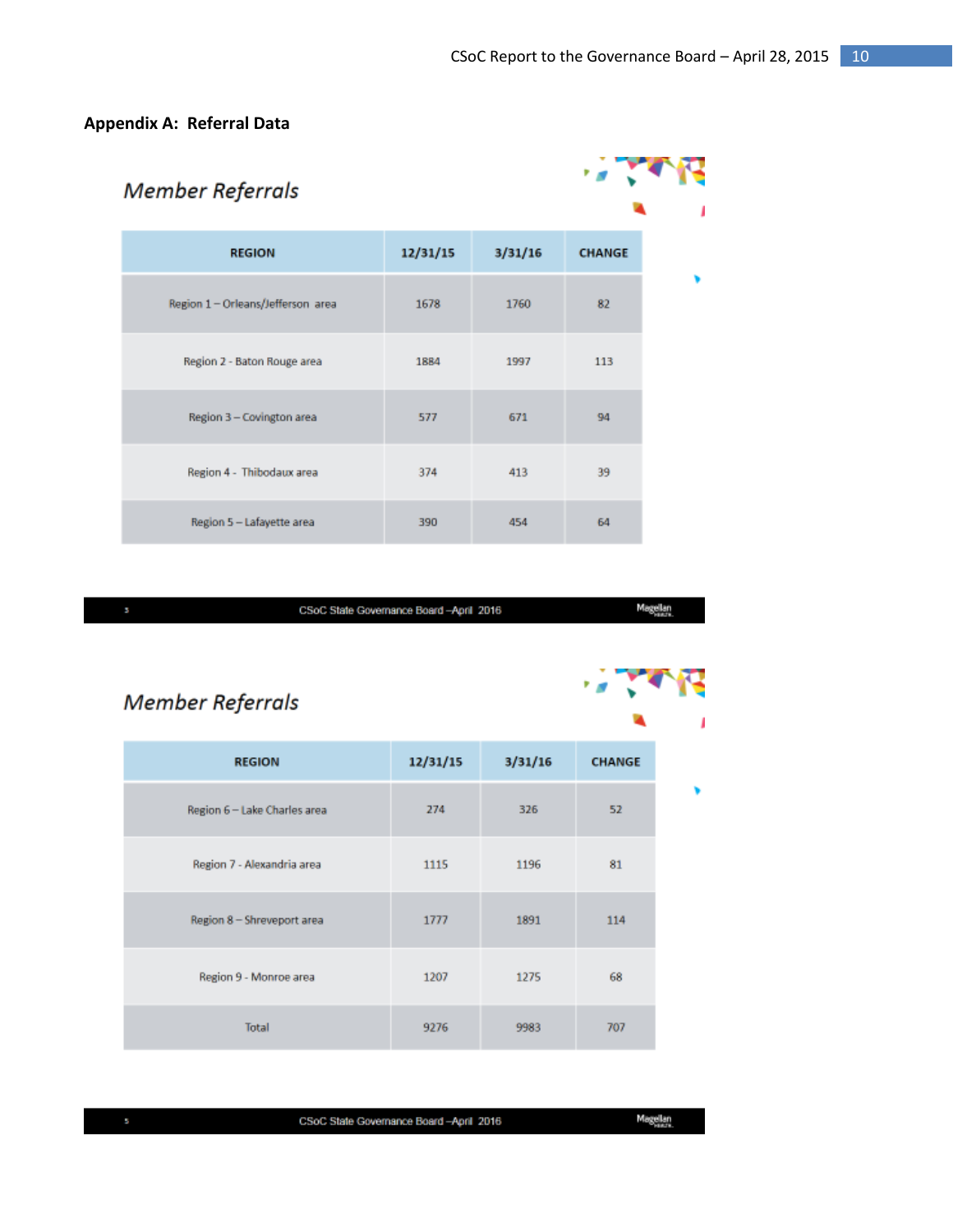$4.77992$ 

# Referrals by Agency/Entity

| <b>REFERRING SOURCE</b>                    | 12/31/15 | 3/31/16 | <b>CHANGE</b> |
|--------------------------------------------|----------|---------|---------------|
| <b>DCFS</b>                                | 833      | 890     | 57            |
| <b>OJJ</b>                                 | 661      | 744     | 83            |
| <b>OBH</b>                                 | 106      | 106     | $\mathbf 0$   |
| DOE/School                                 | 902      | 949     | 47            |
| Caregiver                                  | 1603     | 1861    | 258           |
| <b>Hospitals</b>                           | 1130     | 1144    | 14            |
| <b>Licensed Mental Health Professional</b> | 1589     | 1663    | 74            |
| <b>Other Juvenile Entities</b>             | 496      | 535     | 39            |
| Self or Legal Guardian                     | 620      | 701     | 81            |
| Primary Care Physician (PCP)               | 29       | 34      | 5             |
| Other                                      | 1307     | 1356    | 49            |
| Total                                      | 9276     | 9983    | 707           |
|                                            |          |         |               |

CSoC State Governance Board-April 2016

Magellan

#### Appendix B: Demographic Data

# Gender

| <b>GENDER</b>      | <b>NUMBER OF</b><br><b>CHILDREN/YOUTH</b><br><b>ENROLLED IN CSoC</b><br>ON THE LAST DAY OF<br><b>THE REPORTING</b><br><b>PERIOD</b> | <b>PERCENT OF TOTAL</b><br><b>ENROLLMENT BY</b><br><b>GENDER</b> |
|--------------------|-------------------------------------------------------------------------------------------------------------------------------------|------------------------------------------------------------------|
| <b>FEMALE</b>      | 742                                                                                                                                 | 36                                                               |
| MALE               | 1,322                                                                                                                               | 64                                                               |
| <b>UNSPECIFIED</b> | ٥                                                                                                                                   | 0                                                                |
| <b>TOTAL</b>       | 2.064                                                                                                                               | 100                                                              |